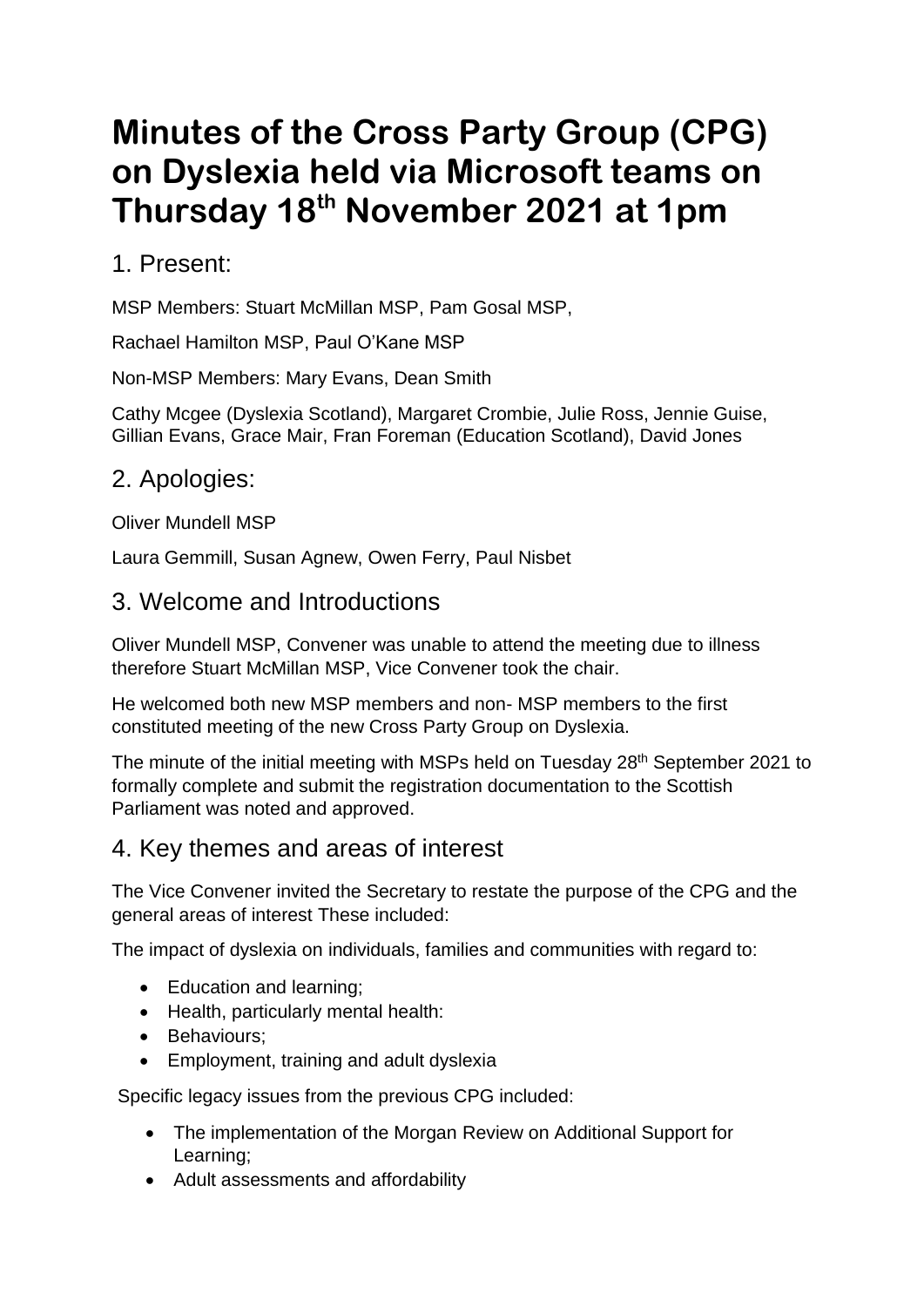• The impact of the Covid 19 pandemic and recovery plans

MSP members had expressed specific interest in exploring issues relating to:

- Neurodiversity/ Neurodivergence including the current work being undertaken by the Scottish Government;
- The impact of dyslexia on black and minority ethnic individuals, families and communities in Scotland

The Vice Convener suggested that given the breadth and scope of interest and the time available at meetings it would be important, in the first instance, to focus on a few over the next scheduled meetings.

#### 5. The Implementation of the Morgan Review on Additional Support for Learning

The CPG noted that in October 2020, the Scottish Government and CoSLA had published an action plan after accepting the recommendations of an independent review of additional support for learning in Scotland chaired by Angela Morgan.

The review highlighted a number of issues which were of interest to the CPG.

Recommendation 5: Teacher Training

The CPG had previously expressed concerns about teacher training including differences in approaches, accreditation and qualifications between England and Scotland. The CPG discussed a range of concerns around teacher training with non MSP members having strong and varying views on the current approaches to addressing dyslexia and teacher training in Scotland.

There was also concerns raised about the increasing role of classroom teachers in the identification of dyslexia in schools, without, what many believe, the appropriate training.

Recommendation 9.1: Quality Assurance.

A number of issues were raised about quality assurance processes in relation to teachers undertaking assessments in the process of the identification of dyslexia and the apparent failure of any quality monitoring of the teachers undertaking these assessments.

Members also raised the issue of the statistics provided by primary and secondary schools regarding the identification of dyslexia and the significant inconsistencies in levels of identification across Scottish local authorities. The view was expressed that there appeared a failure by past HM inspectorates and the Scottish Qualifications Authority to address these year-on-year inconsistences which could have significant implications for the support provided for pupils.